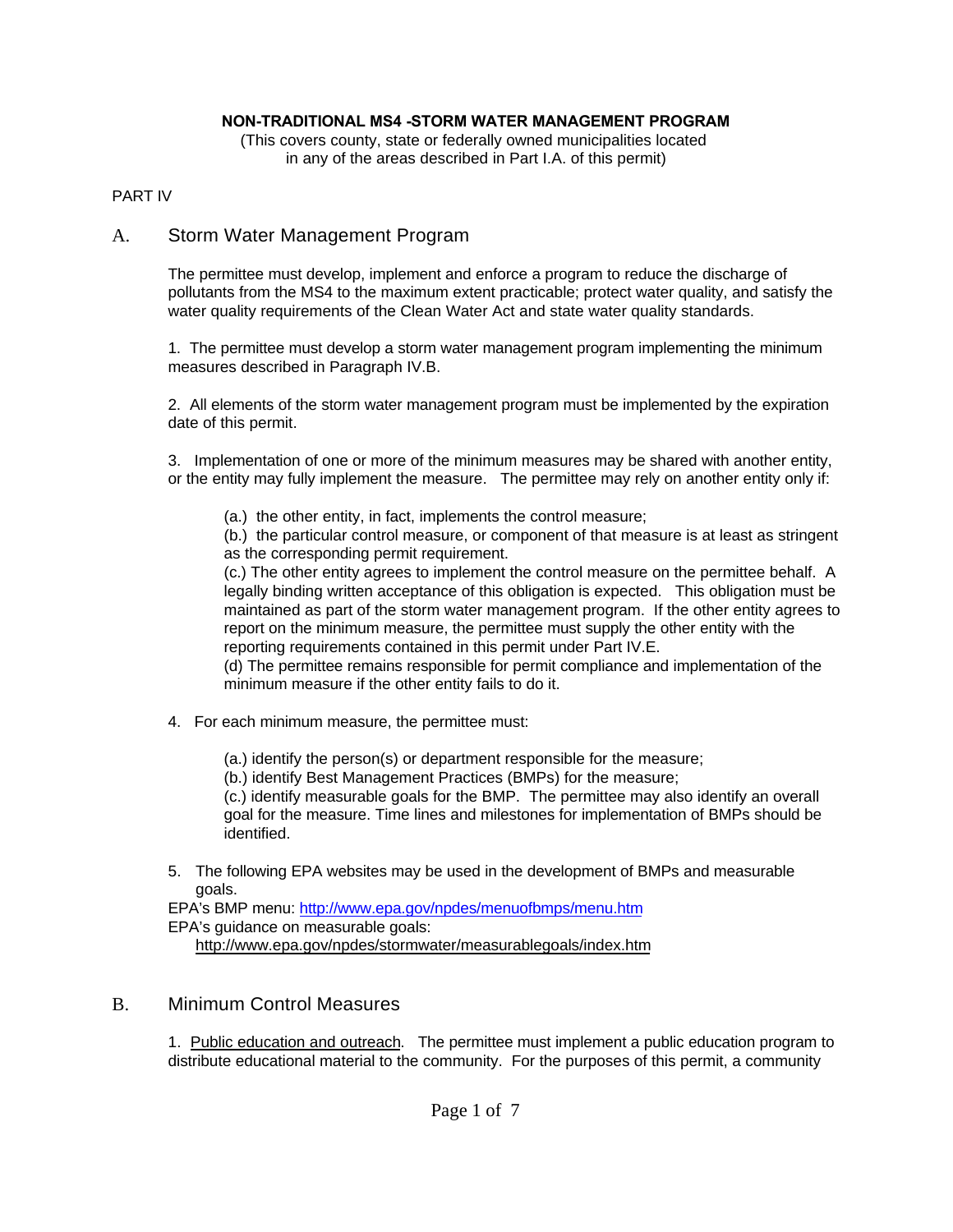consists of the people who use the facility. For example, at a university it would be the faculty, other staff, students, and visitors. The public education program must provide information concerning the impact of storm water discharges on water bodies. It must address steps and/or activities that the community can take to reduce the pollutants in storm water runoff. The following should be included in education and outreach efforts:

(a.) cover activities that occur with the facility, including illegal dumping into storm drains. (b.) activities may be coordinated with local groups (i.e. watershed associations, or schools)

(c.) materials for outreach/education may include, but are not limited to, pamphlets; fact sheets; brochures; public service announcements; storm drain stenciling and newspaper advertisements.

(d.) encourage cooperative efforts with neighboring municipalities, watershed associations and others.

2. Public Involvement and participation. All public involvement activities must comply with state public notice requirement. In Massachusetts the public notice requirements are at MGL Chapter 39, Section 23B. In New Hampshire, the public notice requirements are at RSA 91A. These public notice requirements do not apply to Indian tribes

(a.) The permittee must provide opportunity for the public to participate in the development, implementation and review of the storm water management program.

3. Illicit discharge detection and elimination. The permittee must develop, implement and enforce a program to detect and eliminate illicit discharges. An illicit discharge is any discharge to a municipal separate storm sewer that is not composed entirely of storm water. Exceptions are discharges pursuant to a NPDES permit (other than the NPDES permit for discharges from the municipal sewer system), allowable non-storm water discharges described at Part I.F. and discharges resulting from fire fighting activities.

(a.) If not already existing, the permittee must develop a storm sewer system map. At a minimum, the map must show the location of all outfalls and the names of all waters that receive discharges from those outfalls. Additional elements may be included on the map, such as, location of catch basins, location of manholes, and location of pipes within the system. Mapping should be based on all existing information available to the permittee including facility records, city records, drainage maps and field surveys.

(b.) The permittee must effectively prohibit, through regulatory mechanisms available to the permittee, non storm water discharges into the system. The regulatory mechanism must provide for appropriate enforcement procedures and actions. If a regulatory mechanism does not exist, development and adoption of such a mechanism must be included as part of the storm water management program. The permittee should evaluate existing procedures, policies, and authorities pertaining to connections to its separate storm sewer system. These may be used to assist in the development of the required regulatory mechanism.

If an illicit discharger fails to comply with procedures or policies established at the facility, the permittee may rely on EPA or the state agency for assistance in enforcing this provision of the permit.

(c.) The permittee must develop and implement a plan to detect and address non -storm water discharges, including illegal dumping, into the system.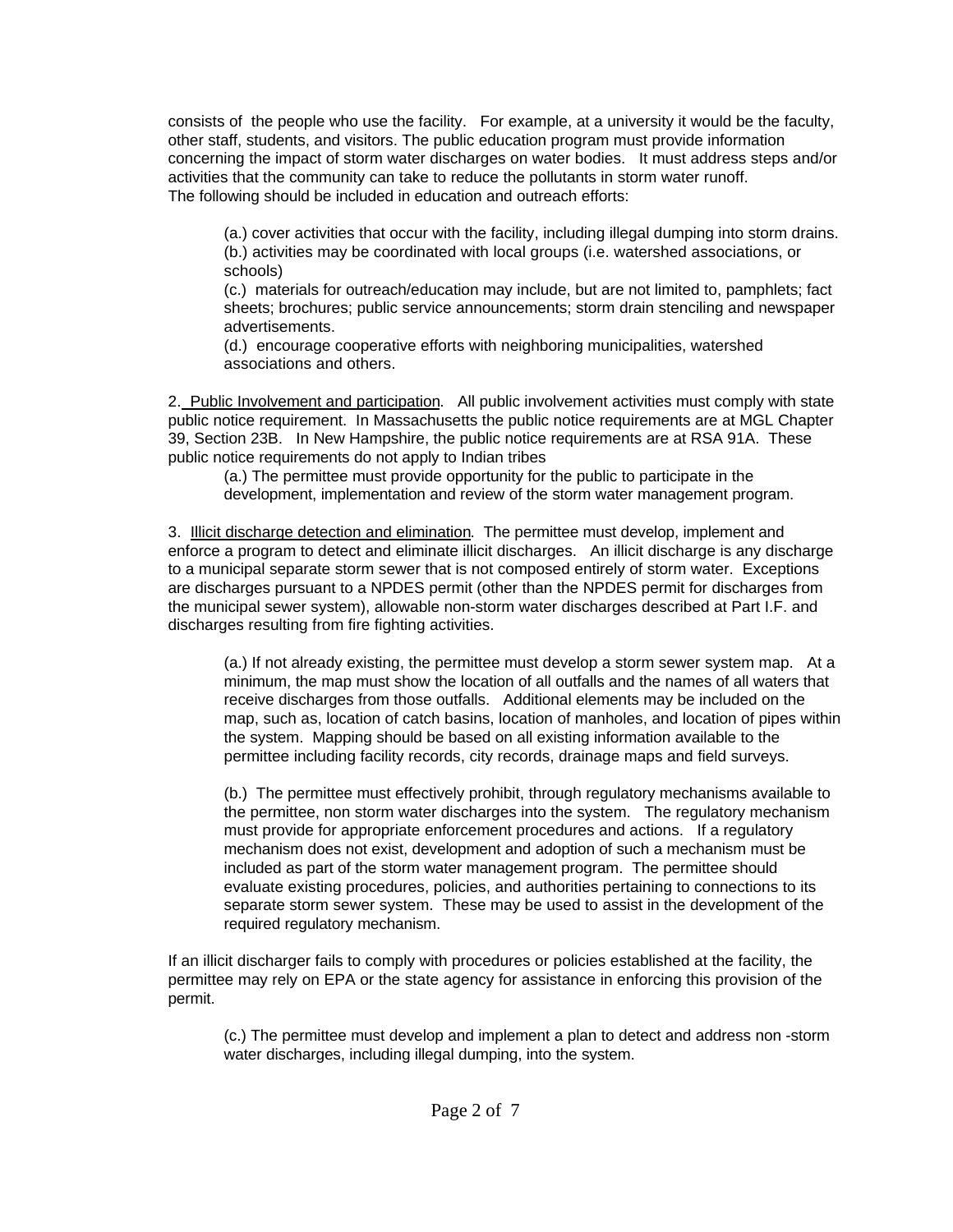The illicit discharge plan must contain the following elements:

i. Procedures to identify priority areas. This includes areas suspected of having illicit discharges, for example: older areas of the city, areas of high public complaints and areas of high recreational value or high environmental value such as beaches and drinking water sources.

ii. Procedures for locating illicit discharges (i.e. visual screening of out falls for dry weather discharges, dye or smoke testing)

iii. Procedures for locating the source of the discharge and procedures for the removal of the source.

iv. Procedures for documenting actions and evaluating the impact on the sewer system subsequent to the removal.

(d.) The permittee must inform users of system and the general public of hazards associated with illegal discharges and improper waste disposal.

(e.) The non-storm water discharges listed in Part I.F. must be addressed if they are identified as being significant contributors of pollutants.

4. Construction site storm water runoff control. The permittee must develop, implement, and enforce a program to reduce pollutants in any storm water runoff to the MS4 from construction activities that result in a land disturbance of greater than or equal to one acre. The permittee must include disturbances less than one acre if part of a larger common plan.

The permittee does not need to apply its construction program provisions to projects that receive a waiver from EPA under the provisions of 40 CFR§122.26(b)(15)(i).

At a minimum, the program must include:

(a.) A regulatory mechanism to require sediment and erosion control at construction sites. If such a mechanism does not exist, development and adoption of a mechanism must be part of the program. The permittee should evaluate existing procedures, policies, and authorities pertaining to activities occurring on its property, these may be used to assist in the development of the required regulatory mechanism. If attempts to enforce this part of their program are ineffective, the permittee may rely on EPA or the state agency to assist in enforcement of this provision .

(b.) Sanctions to ensure compliance with the program. Sanctions may include both monetary or non-monetary penalties.

(c.) Requirements for construction site operators to implement a sediment and erosion control program which includes best management practices that are appropriate for the conditions at the construction site. The overall goal of a sediment and erosion control plan is to retain sediment on site, to the extent practicable. A sediment and erosion control plan should, at a minimum, include provisions to address maintenance and inspection of BMPs, and long and short term stabilization practices,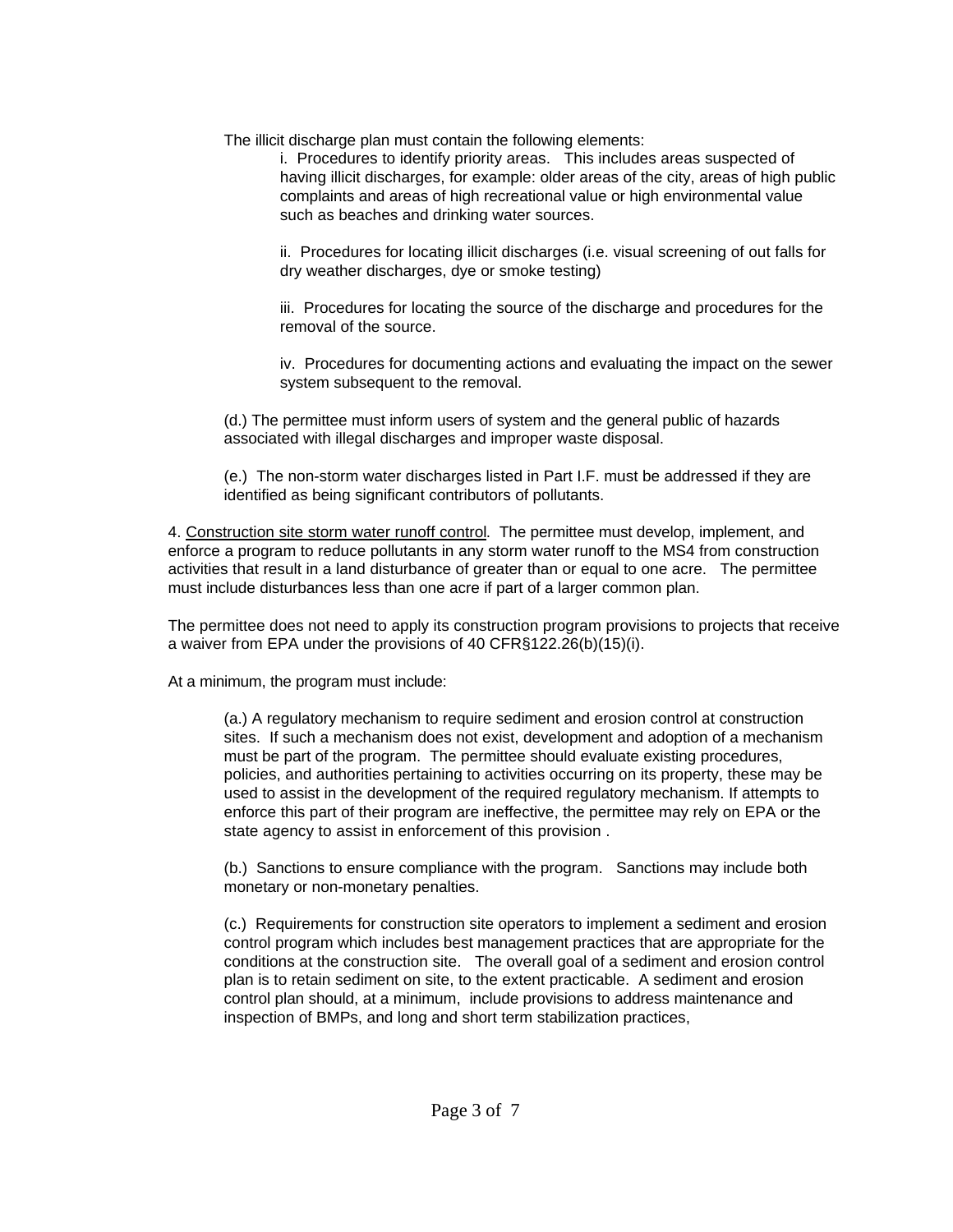(d.) Require control of wastes, including but not limited to, discarded building materials, concrete truck wash out, chemicals, litter, and sanitary wastes.

(e.) Procedures for site plan review including procedures which incorporate consideration of potential water quality impacts. The site plan review should include procedures for preconstruction review.

(f.) Procedures for receipt and consideration of information submitted by the public.

(g.) Procedures for inspections and enforcement of control measures at construction sites.

## 5. Post construction storm water management in new development and redevelopment.

The permittee must develop, implement and enforce a program to address storm water runoff from new development and redevelopment projects that disturb greater than one acre and discharge into the municipal system.

The program must include projects less than one acre if the project is part of a larger common plan of development.

The post construction program must include:

(a.) A regulatory mechanism to address post construction runoff from new development and redevelopment. If such a mechanism does not exist, development and adoption of a mechanism must be part of the program. The permittee should evaluate existing procedures and policies concerning activities occurring on its proper. These may be used to assist in development of the required regulatory mechanism. If attempts to enforce this provision of the program are ineffective, the permittee may rely on EPA or the state agency for assistance in enforcing this provision.

(b.) Procedures to ensure adequate long term operation and maintenance of best management practices.

(c.) Procedure to ensure that any controls that are in place will prevent or minimize impacts to water quality.

6. Pollution prevention and good housekeeping in community/facility operations.

The permittee must

(a.) Develop and implement a program with a goal of preventing and/or reducing pollutant runoff from community/facility operations. The program must include an employee training component.

(b.) Include, at a minimum, maintenance activities for the following : parks and open space; fleet and buildings; new construction and land disturbance; and storm water system maintenance.

(c.) Develop schedules for maintenance activities described in paragraph (b) above.

(d.) Develop inspection procedures and schedules for long term structural controls.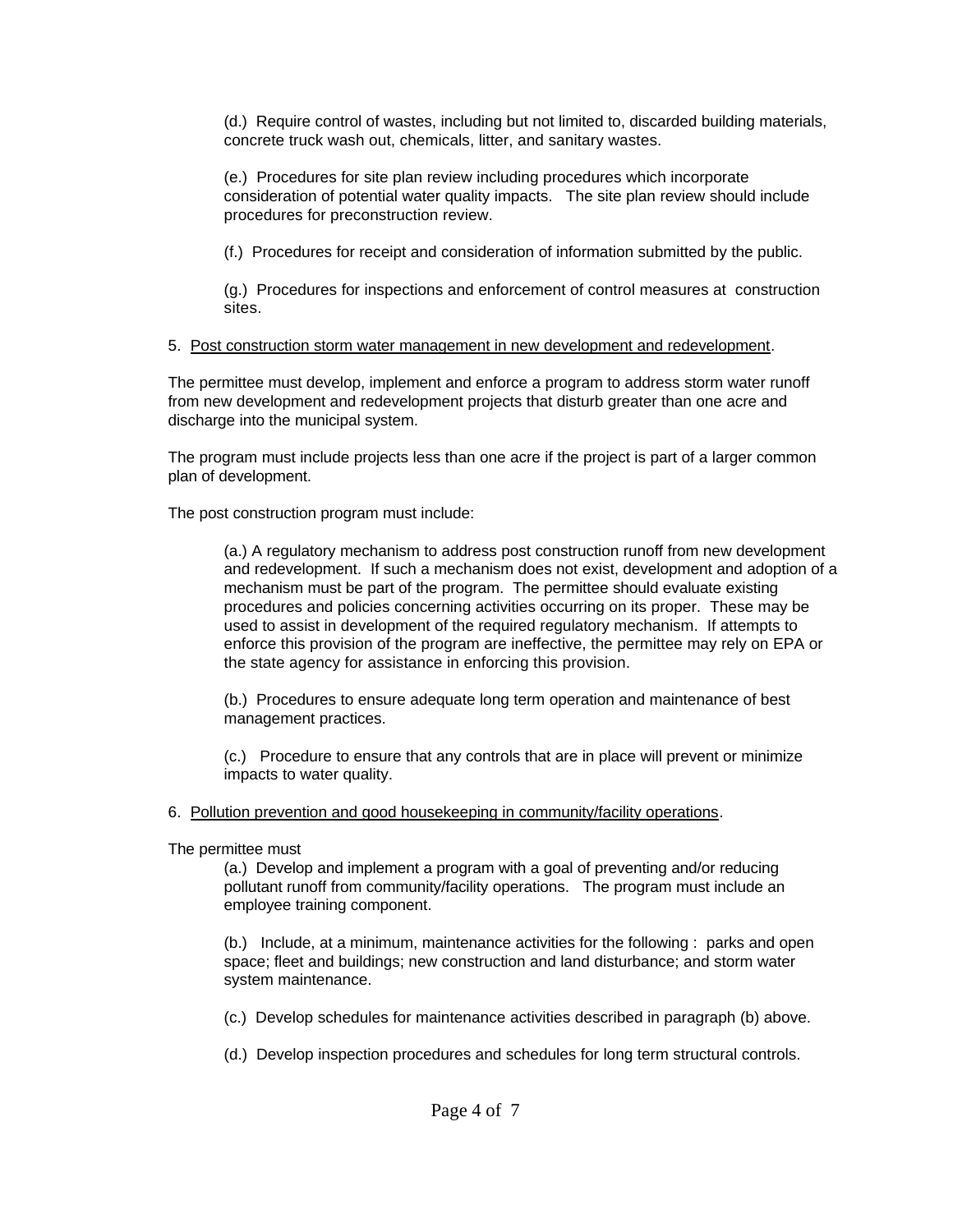7. Cooperation with interconnected municipal separate storm sewer systems. The permittee should identify interconnections within the system. These interconnections include both those leaving the system and those entering the system. The permittee should attempt to work cooperatively with an interconnected municipality in instances of discharges impacting either system.

8. MS4s which discharge to coastal waters with beaches should consider these waters a priority in implementation of the storm water management program.

9. The permittee should consider opportunities for ground water recharge and infiltration in implementation of the control measures described above.

## C. Program Evaluation

- 1. The permittee must annually evaluate the compliance of the storm water management program with the conditions of this permit.
- 2. The permittee must evaluate the appropriateness of the selected Best Management Practices in efforts towards achieving the defined Measurable Goals. The SWMP may be changed in accordance with the following provisions:

(a.) Changes adding (but not subtracting or replacing) components, controls or requirements to the SWMP may be made at any time upon written notification to EPA and MA DEP or NH DES.

(b.) Changes replacing an ineffective or infeasible BMP specifically identified in the SWMP with an alternative BMP may be requested at any time. Unless denied, changes proposed in accordance with the criteria below shall be deemed approved and may be implemented 60 days from submittal of the request. If the request is denied, EPA will send you a written explanation of the denial.

- (c.) Modification requests, must include the following information:
	- i. an analysis of why the BMP is ineffective or infeasible (including cost prohibitive)
	- ii. expectations on the effectiveness of the replacement BMP, and

iii. an analysis of why the replacement BMP is expected to achieve the goals of the BMP to be replaced.

iv. Change requests or notifications must be in writing and signed in accordance with the signatory requirements of Part VI.

3. EPA or the state agency may require changes to the SWMP as needed to:

(a.) Address impacts on receiving water quality caused or contributed to by discharges from the MS4;

(b.) To include more stringent requirements necessary to comply with a new Federal statutory or regulatory requirement; or

(c.) To include such other conditions deemed necessary to comply with the goals and requirements of the CWA.

(d.) Any changes request by EPA or MA DEP/ NH DES will be in writing and will set forth the time schedule for the permittee to develop the changes and offer the opportunity to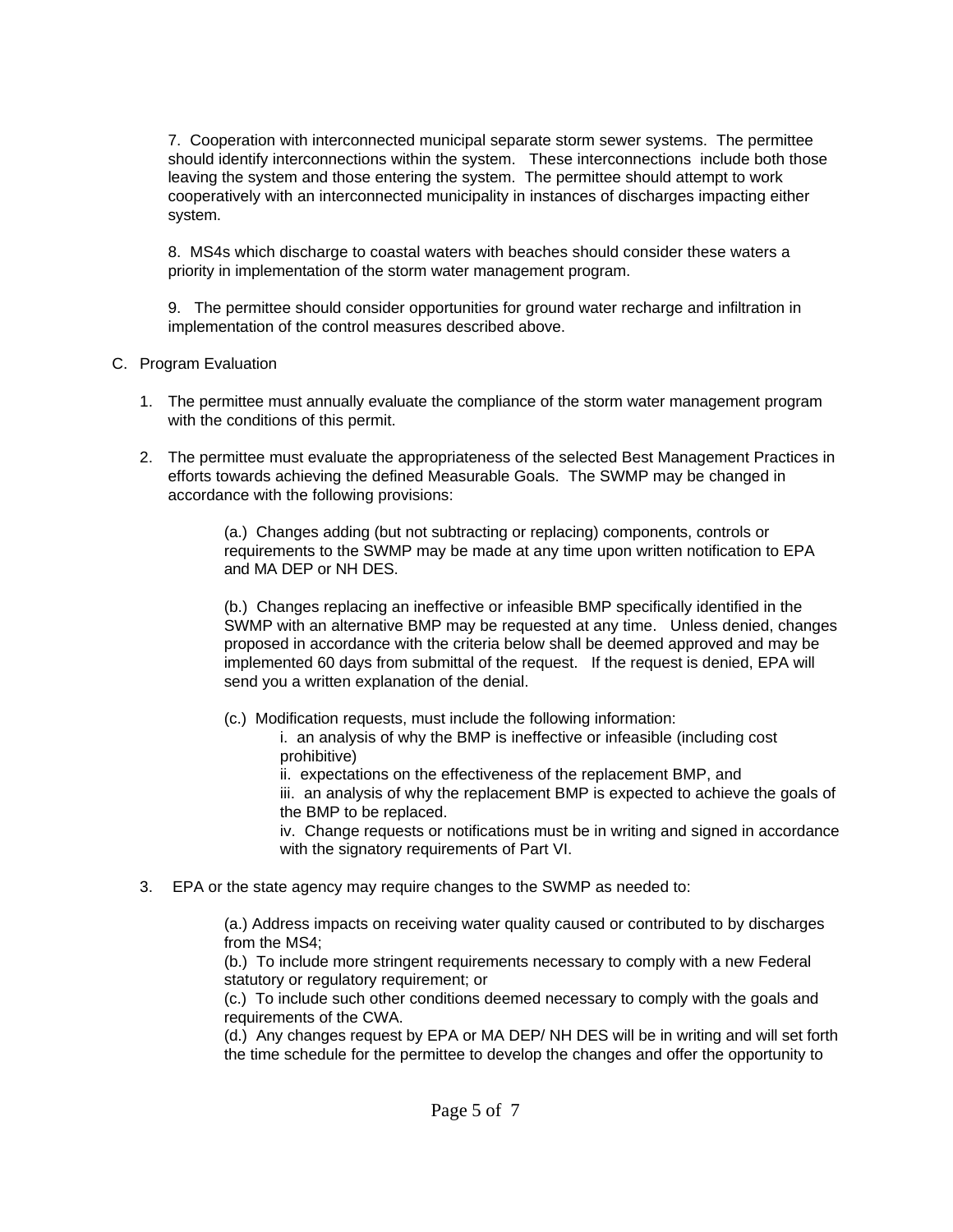propose alternative program changed to meet the objective of the requested modification.

- D. Record Keeping
	- 1. All records required by this permit must be kept for a period of three years. Records include information used in the development of the storm water management program, any monitoring, copies of reports, and all data used in the development of the notice of intent.
	- 2. Records need to be submitted only when specifically requested by the permitting authority.
	- 3. The permittee must make the records relating to this permit available to the public, including the storm water management program. The public may view the records during normal business hours. The permittee may charge a reasonable fee for copying requests.
- E. Reporting
	- 1. The permittee must submit an annual report on the effective date of this permit. The initial report is due one year from the effective date of this permit and annually thereafter. The reports should contain information regarding activities of the previous calendar year. Reports should be submitted to EPA. At the following address:

United States Environmental Protection Agency Water Technical Unit P.O. Box 8127 Boston, Massachusetts, 02114

Massachusetts MS4s must also submit reports to:

Massachusetts Department of Environmental Protection Division of Watershed Management 627 Main Street Worcester, Massachusetts 01608

New Hampshire MS4s must submit reports to

New Hampshire Department of Environmental Services Water Division Waste Water Engineering Bureau P.O. Box 95 Concord, New Hampshire 03302-0095

2. The following information must be contained in the annual report:

- (a) A self assessment review of compliance with the permit conditions
- (b) An assessment of the appropriateness of the selected BMPs.
- (c) An assessment of the progress towards achieving the measurable goals